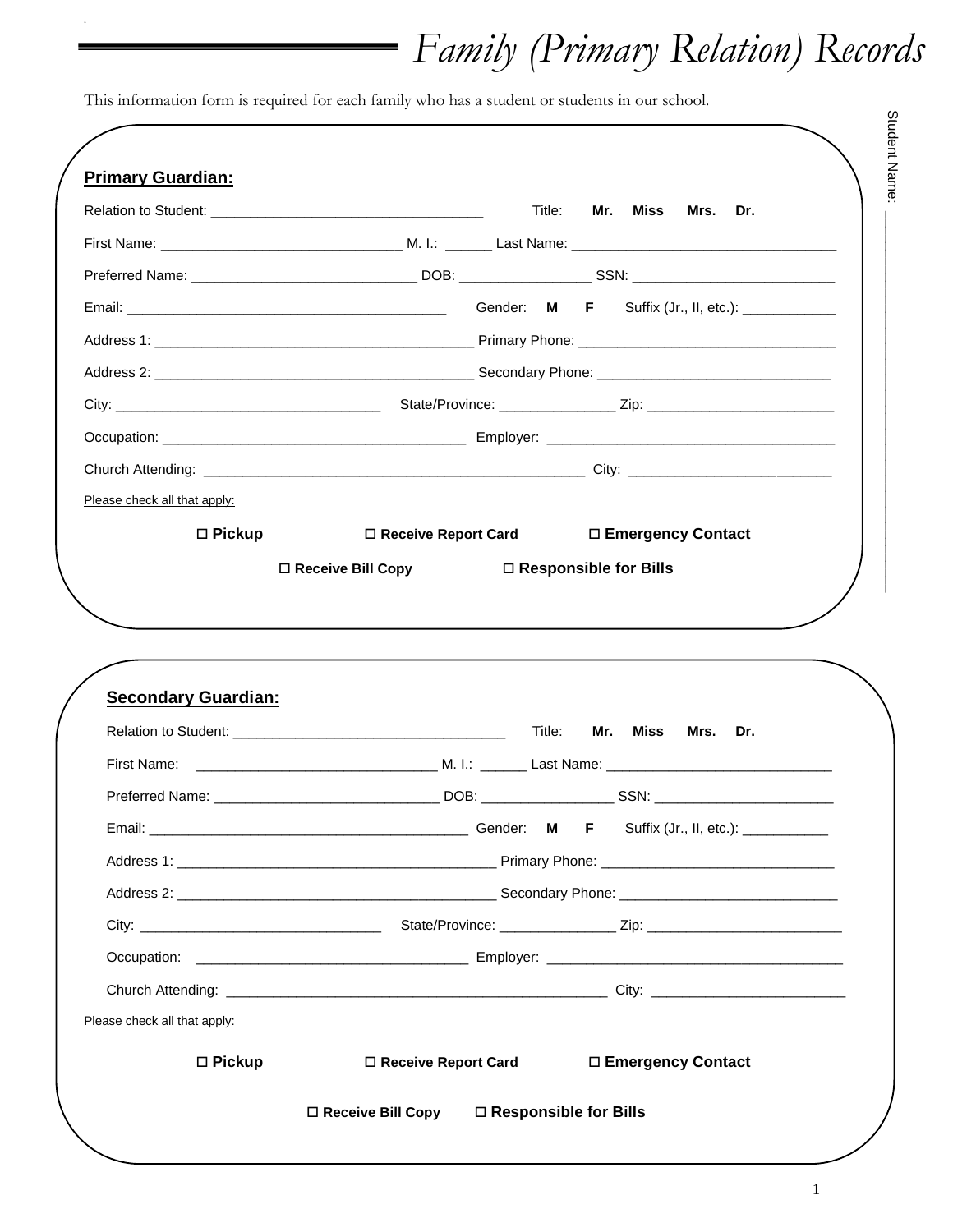## *Student Records*

This information form is required for each student.

|                        |                                                                                                        | SSN: _______________________________ Initial Start Date: _______________________ Gender: M<br>F.<br>Age: _________                              |
|------------------------|--------------------------------------------------------------------------------------------------------|-------------------------------------------------------------------------------------------------------------------------------------------------|
|                        |                                                                                                        |                                                                                                                                                 |
|                        |                                                                                                        |                                                                                                                                                 |
|                        |                                                                                                        |                                                                                                                                                 |
|                        |                                                                                                        |                                                                                                                                                 |
|                        |                                                                                                        |                                                                                                                                                 |
|                        |                                                                                                        | Race (Circle One): American Indian Asian Black Hawaiian/Pacific Hispanic Ethnicity Multiracial White                                            |
| □ Yes □ No Current IEP | □ Yes □ No Has ever had an IEP<br>□ Yes □ No Has your child ever received services through First Steps | □ Yes □ No Has ever failed a grade<br>□ Yes □ No Has had testing for a learning disability No Bos Diversion Has ever been expelled or suspended |
|                        | If yes to any of the above, please explain on a separate sheet.                                        |                                                                                                                                                 |
|                        |                                                                                                        | Child _____ of ______ Grade Entering: ______ Student's Email (if entering 5 <sup>th</sup> or above): ______________________                     |
|                        |                                                                                                        |                                                                                                                                                 |
|                        |                                                                                                        |                                                                                                                                                 |
|                        |                                                                                                        |                                                                                                                                                 |
|                        |                                                                                                        | Please list the names of the schools your child has previously attended, including the current school, and the reason for                       |
|                        |                                                                                                        | It is the Academy's policy that all parents and guardians with legal custody sign this form. If the legal and/or                                |
|                        |                                                                                                        | physical custody of the child is defined by court order or decree, the order or decree, with all current                                        |
|                        |                                                                                                        | modifications, must be attached to this form. Any additional modifications to the custody of the child must be                                  |
| leaving:               | relayed to the Academy promptly, accompanied by copies of such modifications.                          |                                                                                                                                                 |
|                        |                                                                                                        |                                                                                                                                                 |
|                        |                                                                                                        |                                                                                                                                                 |
|                        |                                                                                                        | Home Language Survey                                                                                                                            |
|                        |                                                                                                        |                                                                                                                                                 |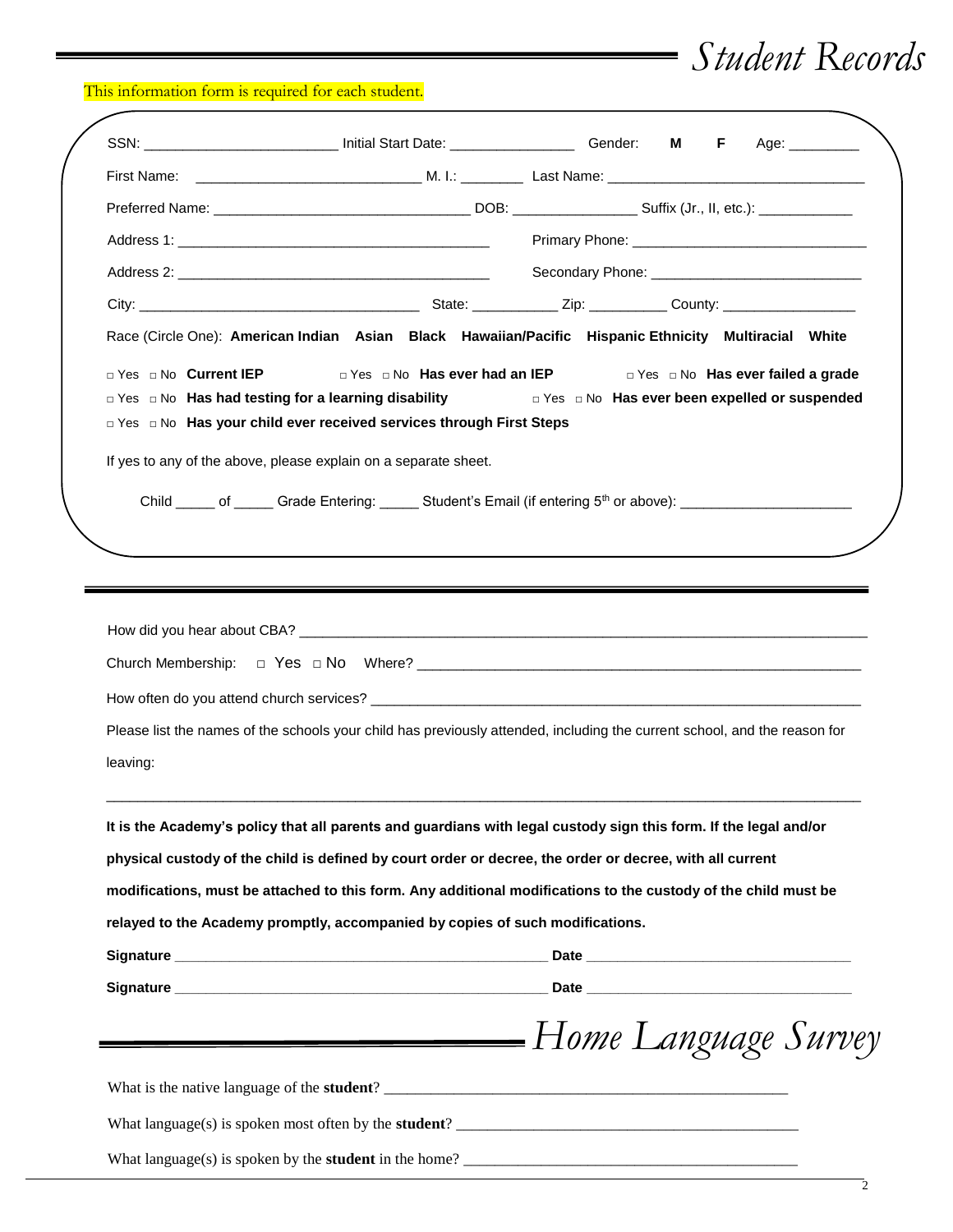# *Medical Information*

|                                                   |                                                                        | <b>Physicians</b><br><b>Doctor</b>                                                                                                                                                                                               |            |
|---------------------------------------------------|------------------------------------------------------------------------|----------------------------------------------------------------------------------------------------------------------------------------------------------------------------------------------------------------------------------|------------|
|                                                   |                                                                        |                                                                                                                                                                                                                                  |            |
|                                                   |                                                                        |                                                                                                                                                                                                                                  |            |
|                                                   |                                                                        |                                                                                                                                                                                                                                  |            |
|                                                   |                                                                        | <b>Dentist</b>                                                                                                                                                                                                                   |            |
|                                                   |                                                                        |                                                                                                                                                                                                                                  |            |
|                                                   |                                                                        | Address: Address: Address: Address: Address: Address: Address: Address: Address: Address: Address: A                                                                                                                             |            |
|                                                   |                                                                        |                                                                                                                                                                                                                                  |            |
|                                                   |                                                                        | <b>Medical Information and Emergency Contacts</b>                                                                                                                                                                                |            |
| <b>Medication Currently Taking</b>                |                                                                        |                                                                                                                                                                                                                                  |            |
| Name                                              |                                                                        | Dosage                                                                                                                                                                                                                           | Note       |
| <b>Allergies/Health Conditions</b><br><b>Type</b> | Symptoms                                                               | <b>Medication Needed</b>                                                                                                                                                                                                         | Note       |
|                                                   |                                                                        |                                                                                                                                                                                                                                  |            |
|                                                   |                                                                        | A COPY OF IMMUNIZATION RECORD AND BIRTH CERTIFICATE MUST BE PROVIDED FOR YOUR<br><b>CHILD TO BEGIN SCHOOL.</b>                                                                                                                   |            |
|                                                   | May this child receive the age-appropriate Tylenol dosage when needed? |                                                                                                                                                                                                                                  | D NO D YES |
|                                                   | in the custody of Cornerstone Baptist Academy.                         | I hereby authorize the staff, principal, and administrator of Cornerstone Baptist Academy to give consent for any<br>and all necessary emergency medical and first aid care for my child, _________________, while said child is |            |
|                                                   |                                                                        |                                                                                                                                                                                                                                  |            |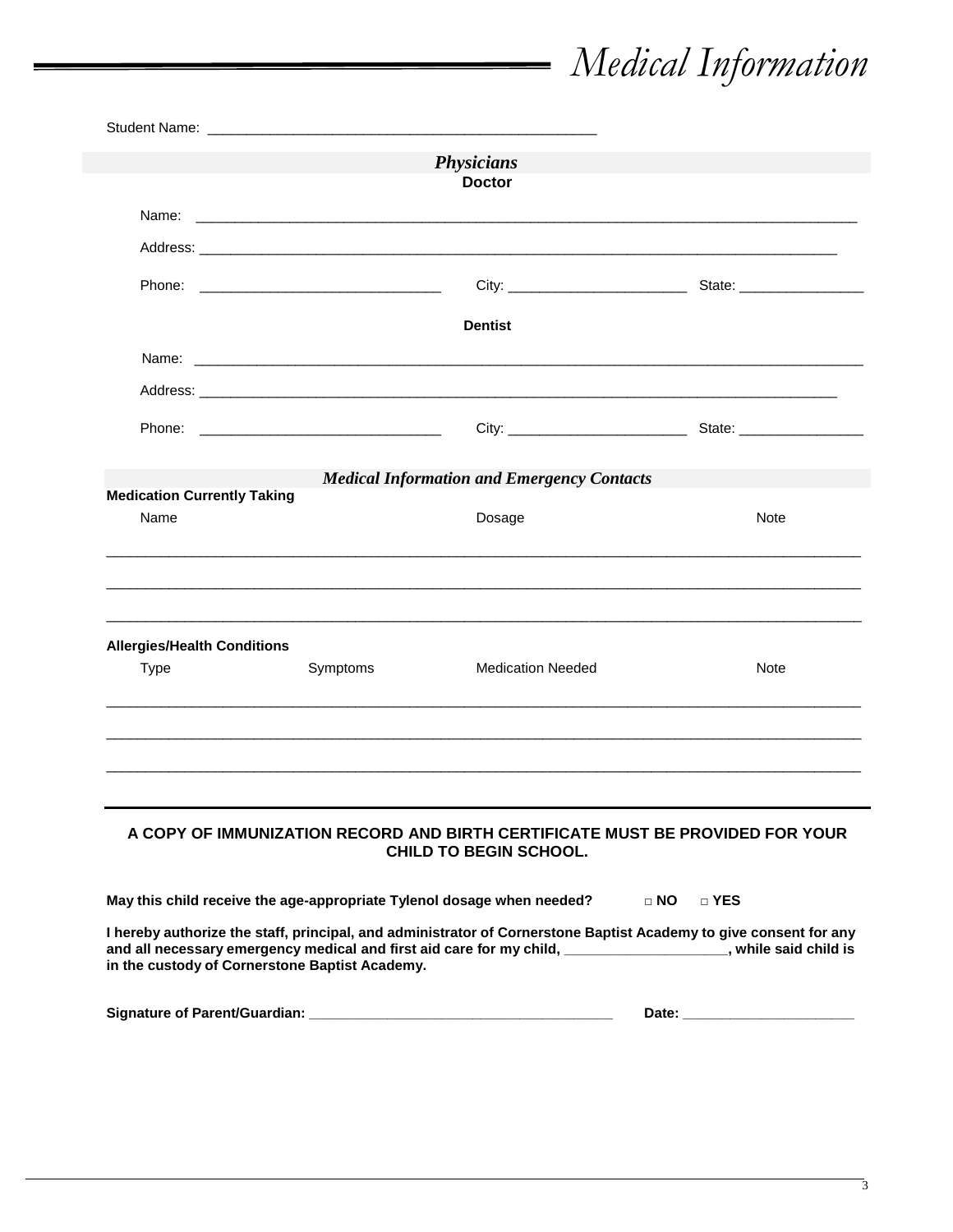# *Contact (Secondary Relation) Records*

Please list persons who would be allowed to pick up your child in the event that you or your spouse would not be able to pick him up. In the event of a medical emergency with your child for which we are unable to reach you, please designate at least two additional persons who can and will be responsible for your child. By designating the following persons as an emergency contact, you are granting them the authority to make health and medical care decisions for your child, including hospitalization treatments, until such time as you are contacted.

| <b>Miss</b><br>Title: Mr.<br>Mrs.<br>Dr.<br>Middle Initial: _____________<br>$\Box$ Pickup<br>□ Emergency Contact<br><b>Contact Member Two</b><br>Mrs.<br>Dr.<br>$\Box$ Pickup<br>□ Emergency Contact<br><b>Contact Member Three</b><br>Title: Mr.<br>Miss<br>Mrs.<br>Dr.<br>Middle Initial: | <b>Contact Member One</b>      |
|----------------------------------------------------------------------------------------------------------------------------------------------------------------------------------------------------------------------------------------------------------------------------------------------|--------------------------------|
| Relation to Student: <u>Contractor Communication</u> Title: Mr. Miss<br>First Name:                                                                                                                                                                                                          |                                |
|                                                                                                                                                                                                                                                                                              |                                |
|                                                                                                                                                                                                                                                                                              |                                |
|                                                                                                                                                                                                                                                                                              |                                |
|                                                                                                                                                                                                                                                                                              |                                |
|                                                                                                                                                                                                                                                                                              |                                |
|                                                                                                                                                                                                                                                                                              |                                |
|                                                                                                                                                                                                                                                                                              |                                |
|                                                                                                                                                                                                                                                                                              |                                |
|                                                                                                                                                                                                                                                                                              |                                |
|                                                                                                                                                                                                                                                                                              | Middle Initial: _____________  |
|                                                                                                                                                                                                                                                                                              | Suffix: __________________     |
|                                                                                                                                                                                                                                                                                              |                                |
|                                                                                                                                                                                                                                                                                              |                                |
|                                                                                                                                                                                                                                                                                              |                                |
|                                                                                                                                                                                                                                                                                              |                                |
|                                                                                                                                                                                                                                                                                              |                                |
|                                                                                                                                                                                                                                                                                              |                                |
|                                                                                                                                                                                                                                                                                              |                                |
|                                                                                                                                                                                                                                                                                              | Suffix: ______________________ |
|                                                                                                                                                                                                                                                                                              |                                |
| $\square$ Pickup<br>□ Emergency Contact                                                                                                                                                                                                                                                      |                                |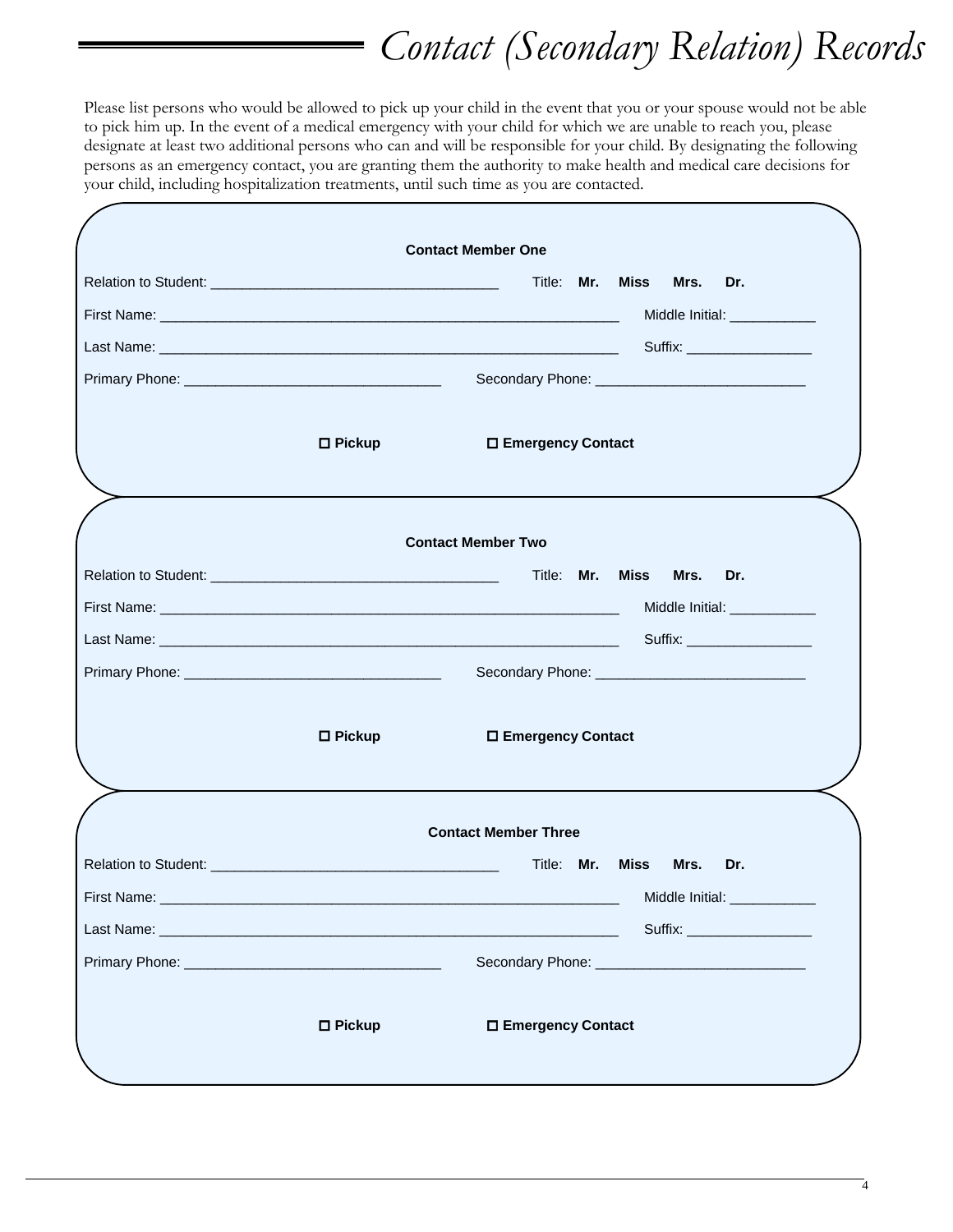### **CORNERSTONE BAPTIST ACADEMY POLICIES**

### **PLEASE READ AND INITIAL THAT YOU HAVE READ AND UNDERSTAND THE FOLLOWING:**

I (we) agree to pay Cornerstone Baptist Academy in a timely manner for the services rendered in connection with the educating of my child (children).

| I understand that I must pay my account when it is due for all billable items of tuition, lunch,<br>school care, and fees.                                                                                                                                                                            |
|-------------------------------------------------------------------------------------------------------------------------------------------------------------------------------------------------------------------------------------------------------------------------------------------------------|
| I understand that weekly tuition is due on Monday for the current week. A \$10 late fee will be added to accounts<br>not paid by 1 p.m. Tuesday. No credit for lunch and/or school care will be extended to accounts in arrears.<br>Payments will be accepted by mail or during regular school hours. |
| I understand there will be a \$30 charge for all returned checks.                                                                                                                                                                                                                                     |
| I understand a full two-week notice must be given for withdrawal of a student. If the notice is not<br>given, I will be responsible for an additional two weeks of tuition following the week the child is<br>withdrawn.                                                                              |
| I understand being two weeks delinquent on my weekly account will be grounds for dismissal of my<br>child. One month delinquent is grounds for dismissal of monthly fee students.                                                                                                                     |
| I understand the school closes at 5:30 p.m. sharp and if my child is not picked up by 5:30 p.m., an<br>Extended Service Fee will be charged to my account at the rate of \$10 for the first 10 minutes; over 10<br>minutes will be \$1.00 per minute. (See Fees Schedule)                             |
| I understand that weekly or monthly payments are made to assist me. Tuition is based on a yearly rate.                                                                                                                                                                                                |
| I agree to abide by all school policies as stated in the Handbook.                                                                                                                                                                                                                                    |
| I understand the school reserves the right to remove any child that, in the opinion of the staff,<br>is a distraction to others being taught.                                                                                                                                                         |
| I understand that children with a fever are not to be brought to school.                                                                                                                                                                                                                              |
| I understand that this school's instruction and programming is compatible with the Old and<br>New Testament Scriptures.                                                                                                                                                                               |
| I authorize this school to employ such discipline as it seems wise and expedient for my child,<br>realizing the school does not use corporal punishment.                                                                                                                                              |
| I understand the tuition costs and total fees and agree to abide by the guidelines set forth in<br>this contract.                                                                                                                                                                                     |
| I understand and agree to comply promptly whenever the school notifies me to pick up my<br>child from the school.                                                                                                                                                                                     |
| I understand that no school records or transcripts will be released, no graduation orders or<br>diploma will be given, and a student may not participation in any graduation activities, including<br>the graduation ceremony, until all current tuition and fees are paid in full.                   |
|                                                                                                                                                                                                                                                                                                       |
|                                                                                                                                                                                                                                                                                                       |
|                                                                                                                                                                                                                                                                                                       |

1/23/17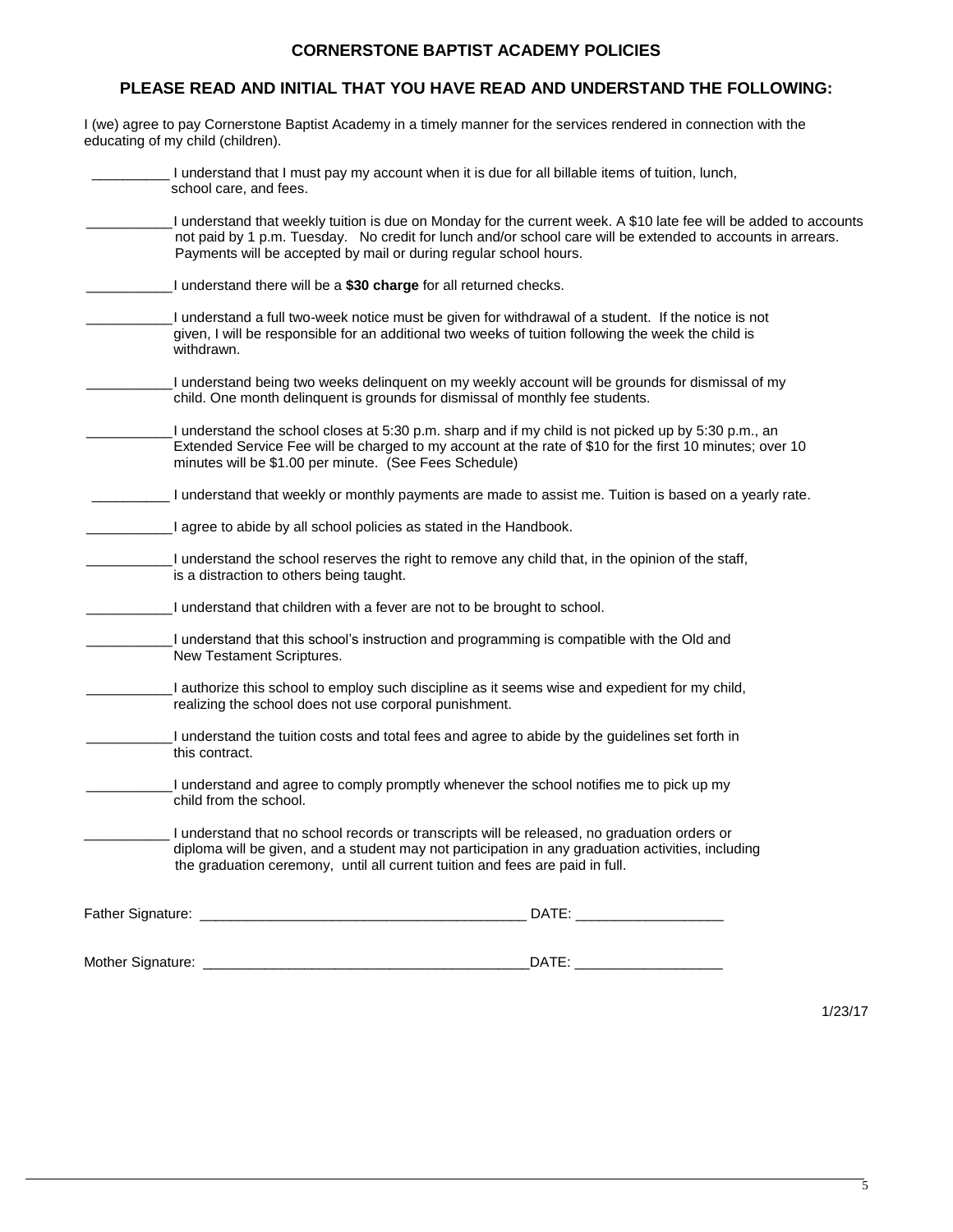## **PERMISSION SLIP**

Date:  $\Box$ 

I/we hereby give Cornerstone Baptist Academy and Cornerstone Baptist Church permission to take my child \_\_\_\_\_\_\_\_\_\_\_\_\_\_\_\_\_\_, off the premises and on any excursions that will take place during or after school hours, including all extra curricular activities. I understand that I will be notified of any such trips beforehand, that trips will be supervised, and that all precautions will be made for the safety and well-being of all the children.

I also understand that Cornerstone Baptist Academy and Cornerstone Baptist Church will not be liable for any accident or injury.

Parent's Signature \_\_\_\_\_\_\_\_\_\_\_\_\_\_\_\_\_\_\_\_\_\_\_\_\_\_\_\_\_\_\_\_\_\_\_\_\_\_\_\_\_\_\_\_\_\_\_

Parent's Signature

### **Student Accident Plan**

I understand the parents' insurance for the enrolled student will be the primary insurance for payment of medical/dental bills due to injury while attending Cornerstone Baptist Academy. Cornerstone Baptist Academy's insurance will be the secondary insurance.

Parent's signature: \_\_\_\_\_\_\_\_\_\_\_\_\_\_\_\_\_\_\_\_\_\_\_\_\_\_\_\_\_\_\_\_\_\_\_\_\_\_\_\_\_\_\_\_\_\_\_\_\_\_\_

Parent's signature: **Example 20** and 20 and 20 and 20 and 20 and 20 and 20 and 20 and 20 and 20 and 20 and 20 and 20 and 20 and 20 and 20 and 20 and 20 and 20 and 20 and 20 and 20 and 20 and 20 and 20 and 20 and 20 and 20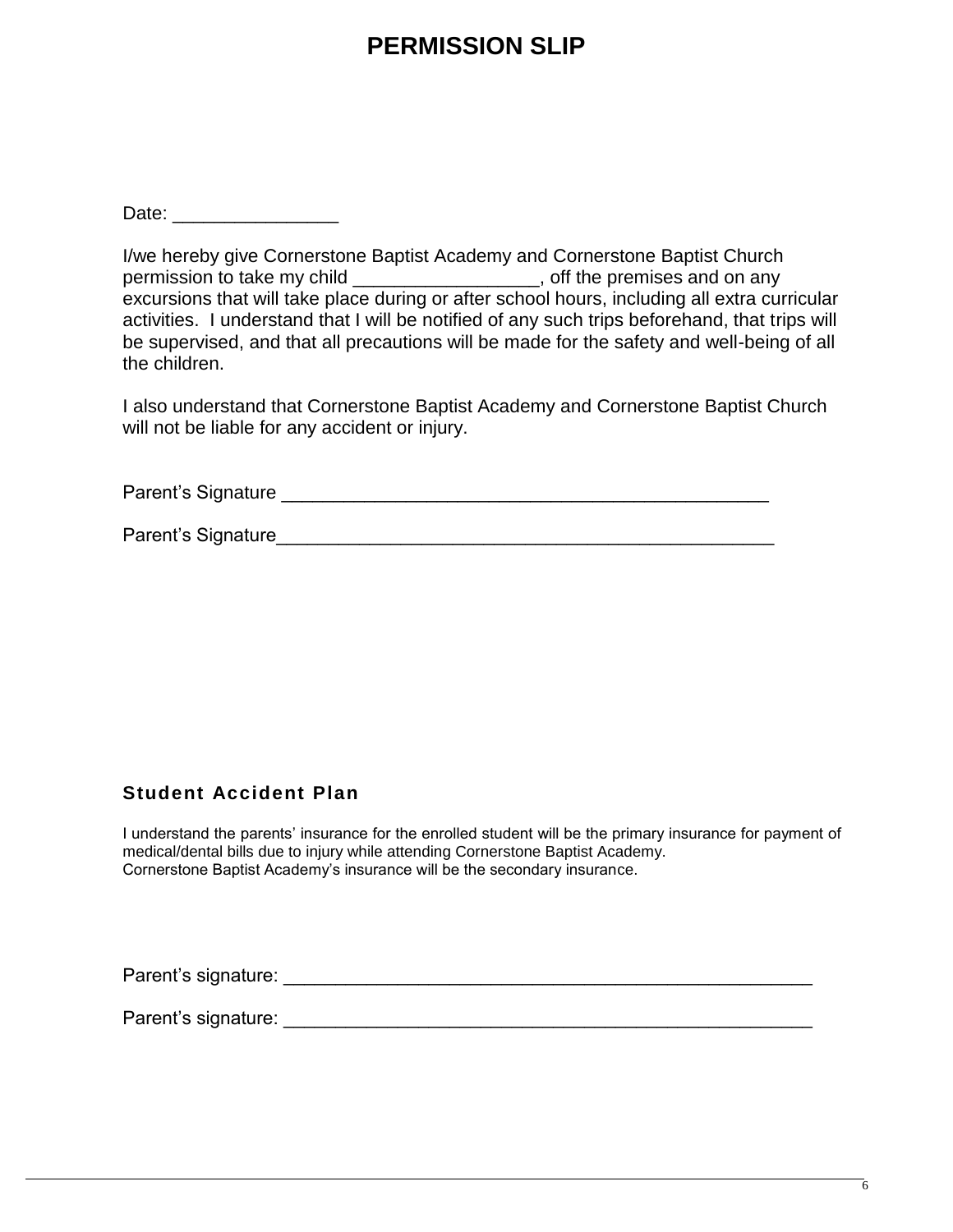## **Statement of Cooperation and Waiver of Liability**

I recognize that attendance at Cornerstone Baptist Academy is a privilege and not a right. Parents are expected to cooperate with and support the Academy and its teachers in the education and discipline of their children both in the classroom and during other related school activities. I understand that discipline is necessary for the welfare of each student, as well as for the entire Academy. I give permission for my child's teacher and other agent of the Academy to make and enforce classroom regulations in a manner consistent with Christian principles. Students shall forfeit the privilege of attending the Academy if they do not conform to the standards and way of life at the Academy. The Academy reserves the right to withdraw a student at any time that the student, in the opinion of and at the sole discretion of the Academy, does not conform to the spirit of the Academy. I further understand that Cornerstone Baptist Academy policy prohibits refunds of matriculation and registration fees or the first tuition payment.

In the event that a Cornerstone Baptist Academy photographer or videographer takes a picture with my child in it, either individually or in a group, I give permission for my child's picture to be used on the school's social media sites, in future brochures, videotapes, DVDs, or other publications of Cornerstone Baptist Academy, Inc. or its affiliate corporations.

I give permission for my children, whose names are set forth below, to take part in all activities including bus trips, sports activities on the premises of Cornerstone Baptist Academy, and sponsored trips away from the Academy premises. I indemnify and save Cornerstone Baptist Academy and its affiliates, employees, and agents harmless from and against any claims, demands, causes of action, liability, medical payments, costs and attorney's fees resulting from or arising out of the participation by my child in the above-mentioned activities.

I understand that should my marital status change, it is my responsibility to have a correct Statement of Cooperation and Waiver of Liability signed, updated, and delivered to Cornerstone Baptist Academy.

This statement of Cooperation and Waiver of Liability shall remain in effect in effort for as long as my children listed (or others to be enrolled) attends Cornerstone Baptist Academy, whether it be in the preschool, elementary, junior or senior high, or summer school. Any reference herein to "child" shall include and refer to all of the children listed, or others to be enrolled in the future.

| List children's names and grades: | Signature of <b>both</b> parents: |      |  |  |
|-----------------------------------|-----------------------------------|------|--|--|
|                                   | Mother                            | Date |  |  |
|                                   | Father                            | Date |  |  |
|                                   | Sole Guardian                     | Date |  |  |
|                                   |                                   |      |  |  |

\_\_\_\_\_\_\_\_\_\_\_\_\_\_\_\_\_\_\_\_\_\_\_\_\_\_\_\_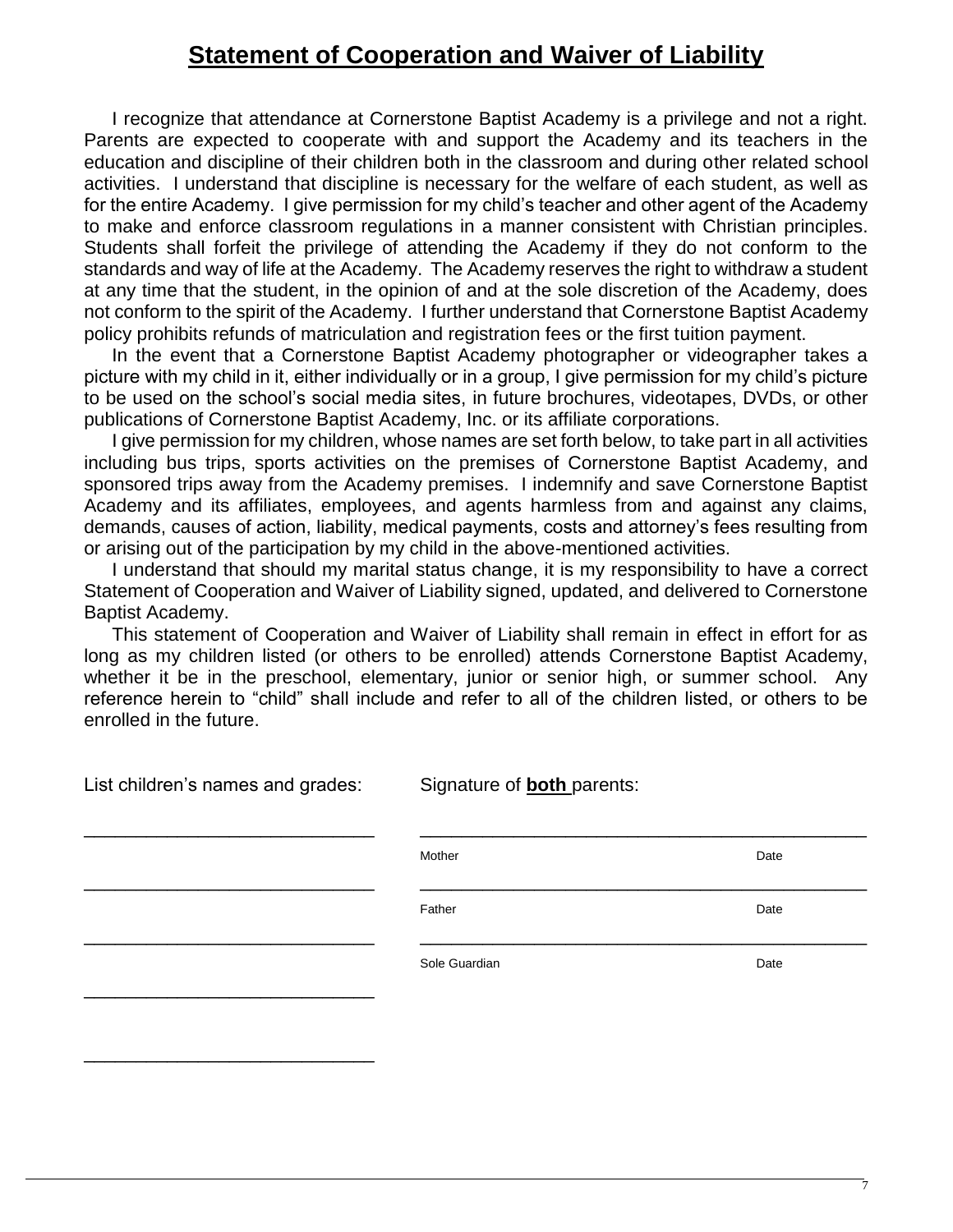### FINANCIAL AGREEMENT

### **Please initial all that apply:**

- We plan to pay all tuition and extended care in one lump sum by August 1.
- We plan to pay tuition in two payments, August 1 and January 1.
- We plan to pay all tuition and extended care fees on a ten-month payment schedule from  $8/1 5/1$ .
- \_\_\_\_\_ We plan to pay all tuition and extended care fees on a twelve-month payment schedule from 8/1-7/1.
- \_\_\_\_\_ We plan to pay tuition on a 38-week payment schedule and extended care in a 10-month payment schedule.
	- \_\_\_\_\_ We plan to use extended care on a monthly basis:
		- will pay entire year's extended care in one lump sum by August 1
		- will pay extended care on a monthly schedule due the 1<sup>st</sup> each month

#### **Please initial:**

We understand that ALL registration, matriculation, and high school book fees are due upon enrollment for new enrollment and by May 1 for returning students.

We understand that incidental charges (such as band, ensemble, sports fees, bookstore items, etc.) will be due as billed.

All tuition and fees are due as billed. If an emergency arises, you are expected to make immediate arrangements with the administration until regular payments can be resumed.

In the event of withdrawal, transfer, or expulsion, families are responsible for the full payment of tuition and fees through the end of the calendar month. The school reserves the right to withhold report cards, transcripts, and student records until tuition and fees have been paid in full. I understand that any outstanding balance on my account may be turned over to collections and subject to additional fees, including interest, attorney fees, and court costs, if not paid at the time of withdrawal.

By signing the Financial Agreement, I agree to make all payments on time and to pay all fees when due. I understand that late fees will be assessed if I fail to keep my account current and that my child(ren) may not be allowed to continue in school or in extended care until the balance is paid in full. I further authorize the school to withhold report cards, transcripts, and other records until all tuition and fees have been paid.

*Signature(s) of person(s) financially responsible for this account:*

| Signature __________________________ |  |
|--------------------------------------|--|
| Date_______________                  |  |
| <b>Printed Name</b>                  |  |
| Signature _________                  |  |

| Date |  |  |  |
|------|--|--|--|